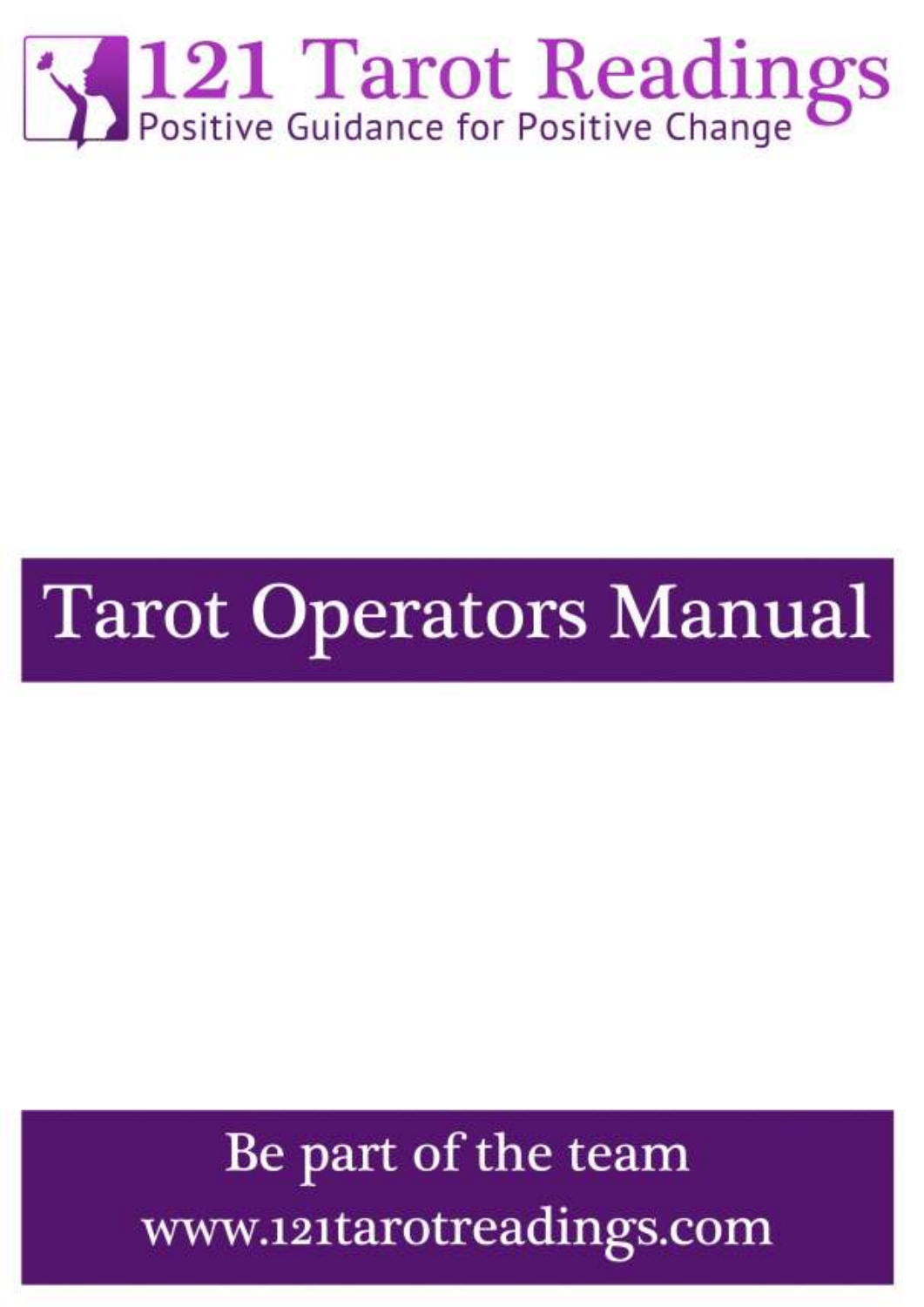## **CONTENTS**

| WHAT IS A SELF EMPLOYED TELEPHONE OPERATOR? 4   |  |
|-------------------------------------------------|--|
|                                                 |  |
|                                                 |  |
|                                                 |  |
|                                                 |  |
|                                                 |  |
|                                                 |  |
|                                                 |  |
|                                                 |  |
|                                                 |  |
|                                                 |  |
|                                                 |  |
|                                                 |  |
|                                                 |  |
|                                                 |  |
|                                                 |  |
| the contract of the contract of the contract of |  |
|                                                 |  |
|                                                 |  |
|                                                 |  |

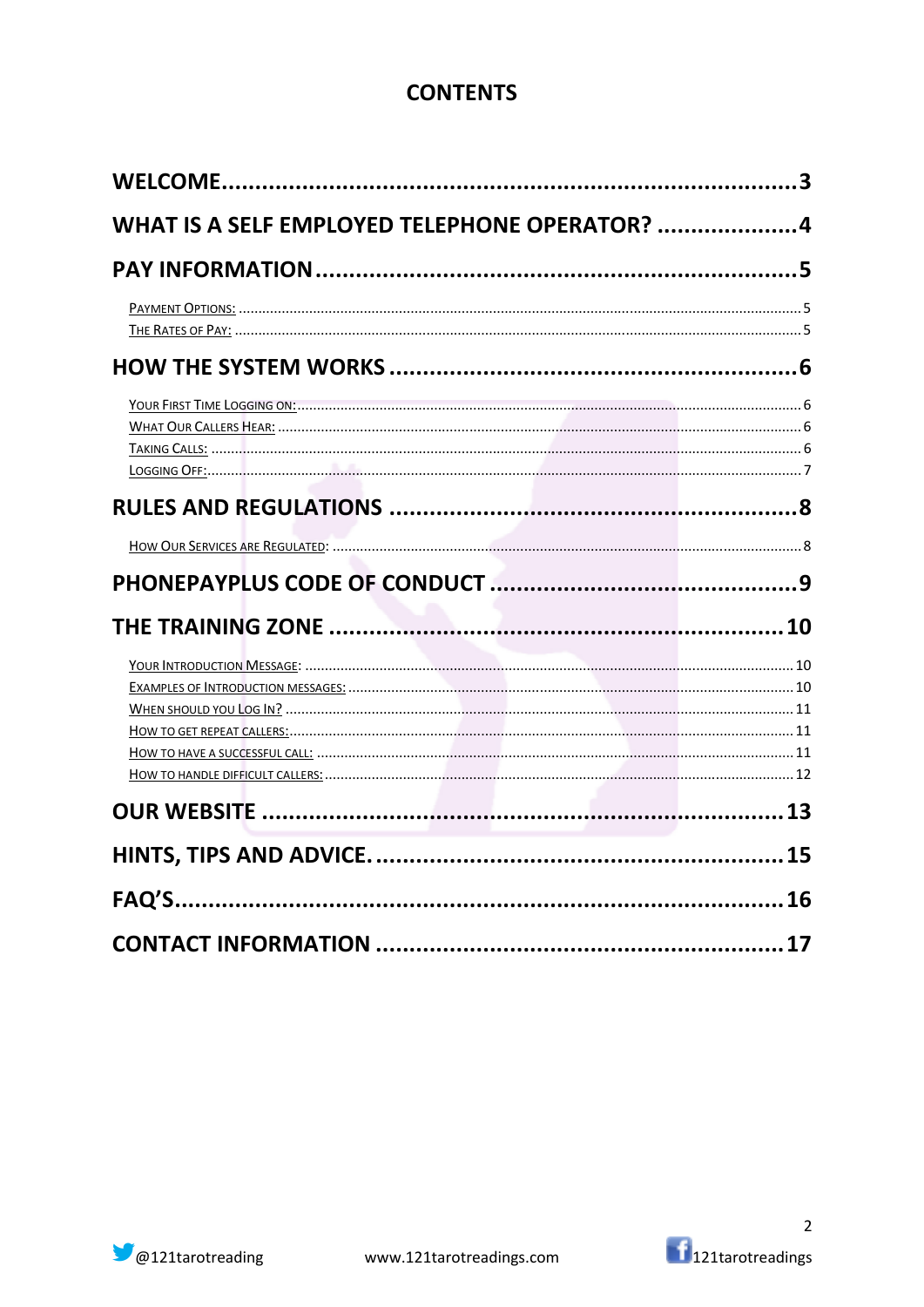## **Welcome**

Welcome to 121TarotReadings.com and thank you for your interest!

By receiving this manual you have shown an interest in becoming a Freelance Telephone Tarot Operator with us. This is a fantastic opportunity for you to make a healthy income from the comfort of your own home.

121TarotReadings.com is a well-established and reputable company that has been providing Tarot Line services since the 1990's. This manual contains all that you need to know to be a successful Tarot Line Operator. It is important that you read and understand all parts of this manual before completing your application form to become an operator.

#### **YOU MUST BE OVER 18 TO WORK ON OUR SERVICES.**

To show you our confidence in our business, we make the following promises to you:

We **guarantee** no hidden costs. You will never have to pay a penny to join.

We **guarantee** there are no minimum working hours. You simply log on as and when you want for however long you want

We **guarantee** that we will not disclose any of your information to anyone, your number is never advertised and it is kept 100% confidential.

This makes us the number one choice when it comes to providing earning opportunities for our operators.





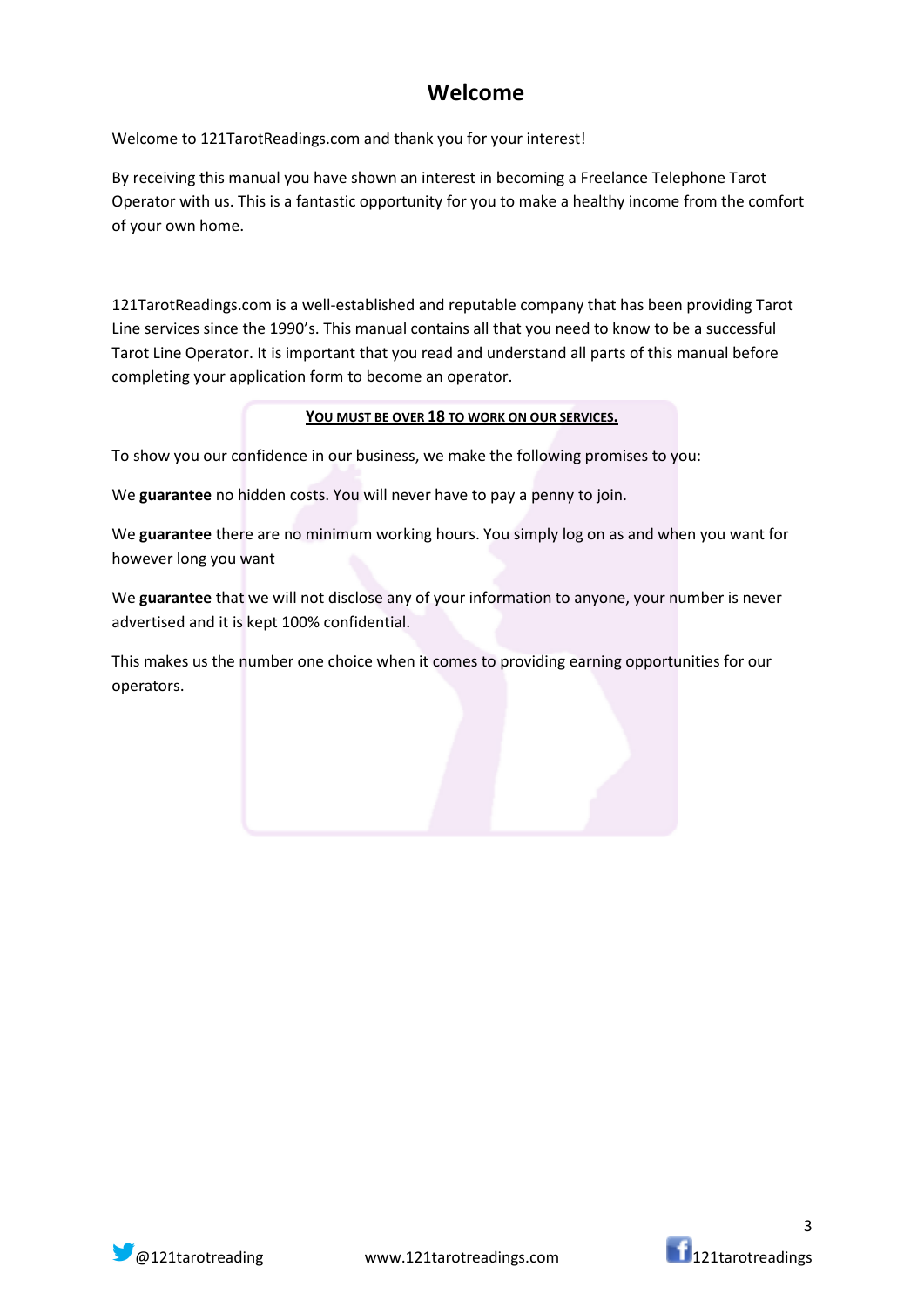## **What is a Self Employed Telephone Operator?**

A Self Employed Telephone Operator is a great way to earn some extra money as well as providing a service from the comfort of your own home. You can log on to take calls at the times you want for however long you want. When logged onto the system you are responsible for answering the calls to the callers and providing the callers the services offered.

In order to work for us you must have the following:

- A landline number of which you can use to receive calls.
- Over 18 years of age.
- At least 1 years' experience as a Tarot Card Reader.
- A current account or PayPal account of which we can use to pay you.
- Internet Connection.

By signing up with 121tarotreadings.com, you agree that you will work on an Ad-Hoc / Casual Basis and are paid for the minutes you have spent talking to the caller, you are also agreeing that you are not an employee of the company nor do you have the rights to Sick Pay, Holiday Pay or Pension Rights. You are responsible for your own Tax and National Insurance payments.

For more information about being self-employed, please visit: http://www.hmrc.gov.uk/selfemployed/register-selfemp.html

**When filling out the application form, please take the time to read it and make sure it has your correct information, any fields with missing / wrong information could cause delays in your application process.** 



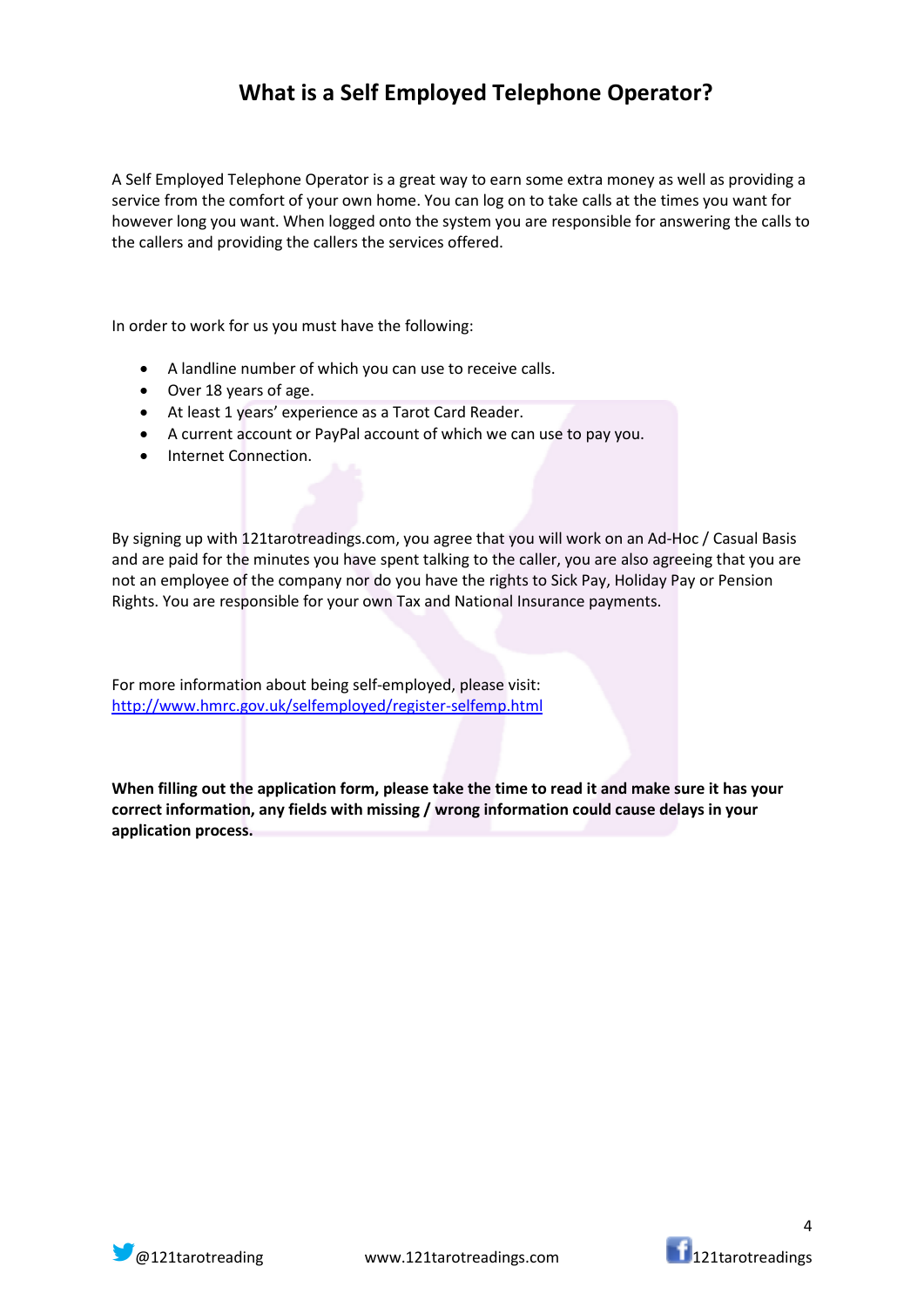## **Pay Information**

Unlike many other companies in our field, 121TarotReadings.com offer competitive rates that get paid straight into your bank or PayPal account on a weekly basis.

Our pay week starts on a Monday at 9.00am and finishes on the following Monday at 08.59am. You are paid a week in arrears for the work you have done.

We process payroll on a Monday\* and your earnings should be with you by Wednesday\*.

\*please note that these days are subject to bank holidays.

#### **Payment Options:**

#### **Direct Bank Transfer:**

We can pay your earnings directly into your bank account.

Please note that this account **MUST BE A CURRENT ACCOUNT**. If you prefer we pay you into a savings account please provide us with the Reference number along with the Account number and Sort Code (you may have to ring your bank to get the reference number).

#### **PayPal:**

We are also able to pay directly into your PayPal account. If you have not set up a PayPal account but prefer this payment method please visit https://www.paypal.co.uk/uk to set one up, ensuring you pay attention to their fees. This is a quick and simple process and means we can pay you simply by using an email address.

#### **The Rates of Pay:**

The pay rates are calculated as follows:

**All calls lasting** up to12 minutes = 10p per minute **All calls lasting** between 12 & 16 minutes = 15p per minute **All calls lasting** 16 minutes and above = 25p per minute

You are paid per call for the minutes you talk to the callers at the rates listed above. You will receive a weekly email that gives you a summary of your total earnings for that week. You can check your earnings during the week by visiting: https://portal.tarot-jobs.com .





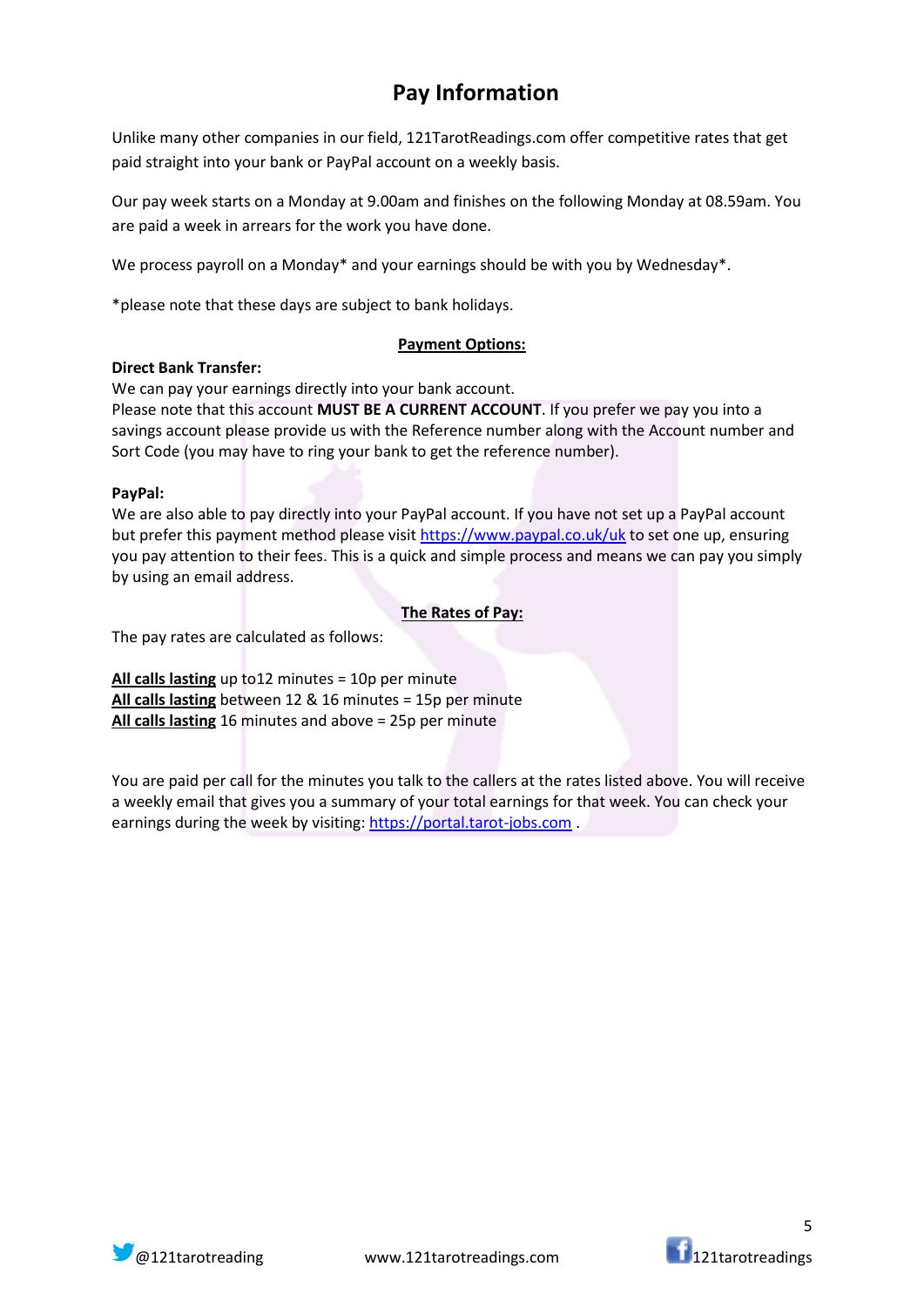## **How the System Works**

Below is a quick guide on how 121tarotreadings.com works.

**Please remember that you must have a Landline telephone with no voicemail in order to receive calls. Agents with voicemail found on their phones during operational hours will be suspended from the lines.** 

Once we have received your completed application form you are issued an AGENT CODE and a SECURITY CODE. These codes are what you use to log onto the system. Your 'Agent Code' is your unique personal identification number that you can give to callers who wish to speak to you again. Your security code is your password for logging onto the system.

#### **Your First Time Logging on:**

The logging on system is very easy to use.

When you call 0161 686 1256 to log on to our system, you will be prompted to enter your agent code followed by your security code. Once you have done this the system will recognise that you are a new agent and prompt you to record your greeting messages for the groups you have chosen; if you have chosen more than one category to be entered into, you can keep the message the same or cater them for the specific groups.

You will only have to record a message for each group once; don't worry, you're able to change it at a later date.

If you are stuck for what to say in your greeting message, please go to page 10 in the 'Training Zone'.

#### **What Our Callers Hear:**

The caller is put through to their chosen agent via an automated system; this means that the caller has control of what reader they choose. We have listed below, an example of what the caller hears.

Having called our service the caller will be given three choices:

- 1. They will be asked if they want to browse the operator greetings that are available and online now.
- 2. Talk to their favourite or regular operator: They will be asked to key in their regular operator's Agent Code;
- 3. Be connected to the first available operator.

Either most callers want to talk to their favourite, regular operator, or they want to browse the personal greetings of the operators who are online. Your voice and greeting message play an important part in the decision that the caller makes. If you would like more information, please go to page 10 in the Training Zone.

#### **Taking Calls:**

While you are logged on to our system, you have a responsibility to answer the calls coming through to you. When you are logged on your phone will ring if a caller selects you, you will know what type of call the caller wants as you will hear a whisper prompt that will play when you answer the phone. For example you may pick up and hear 'Tarot call' this indicates the caller expects a Tarot Card Reading.

You must try to answer every call put through to you from our system. Ensure to give the caller your agent code so they can talk to you again.

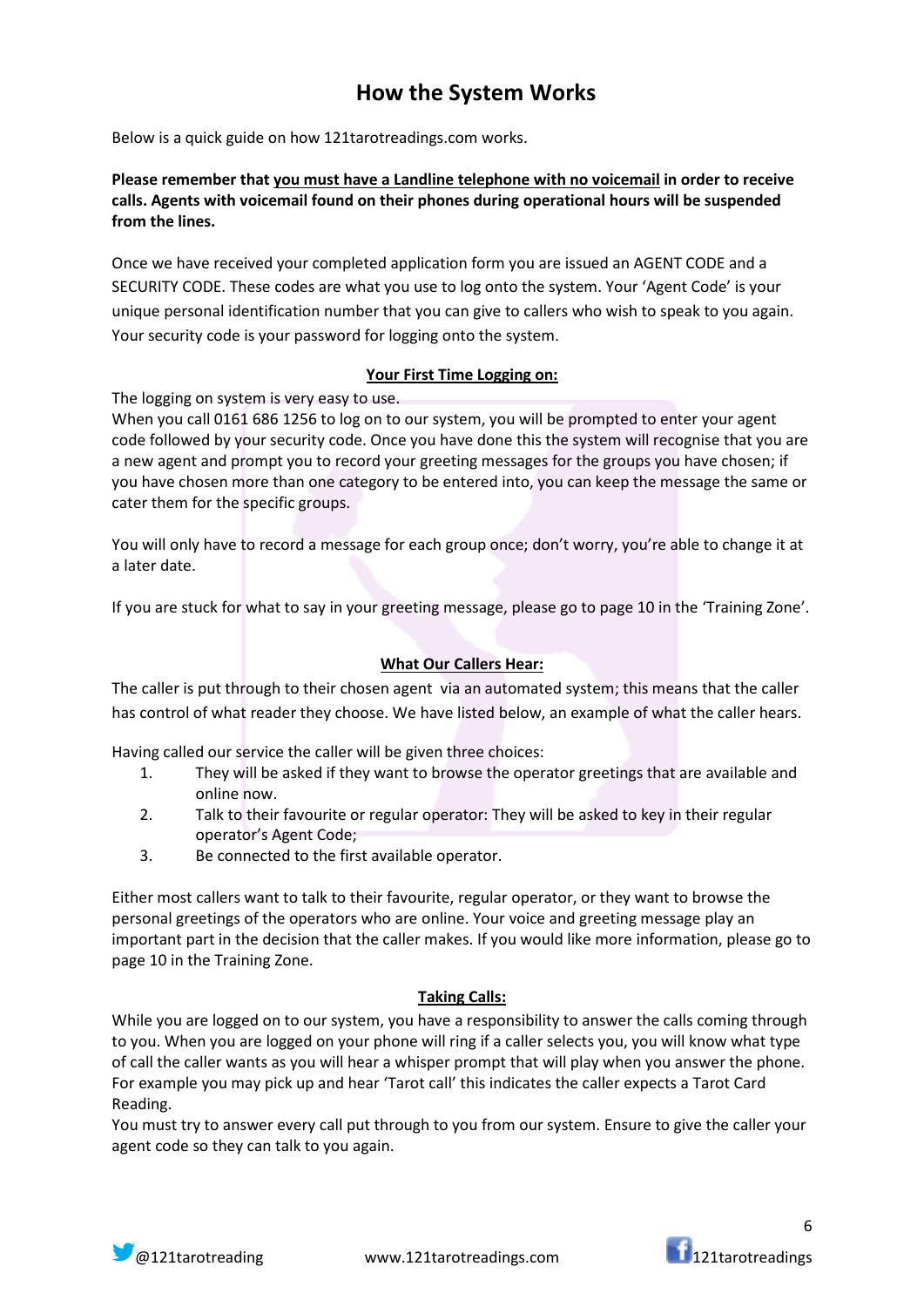#### **Logging Off:**

It is important that when you do not wish to take any more calls, that you log off the system. So if you decide to take a break or go out you **MUST** log off first. If you do not log off calls will continue to be put through to you when you are not there, and this can lead to unsatisfied customers.

When you log out of the system for the first time, you will be prompted to record an Offline greeting message. This is the message that callers, who have entered your agent code to specifically talk to you, will hear when you are not logged onto the system and are not available. We suggest a short message to let the caller know when you will next be logged on. Ensure that the date & time that you give will be accurate, as this will enable you to keep regular callers.

**PLEASE NOTE: A customer has the option to end the call at any time and choose someone else to talk to. Sometimes the caller may be shy or may change their mind about talking to you right after they hear your voice. Do not take offence if someone disconnects. Just wait for the next call. Everyone has different tastes and there will be other callers who will love speaking to you.** 





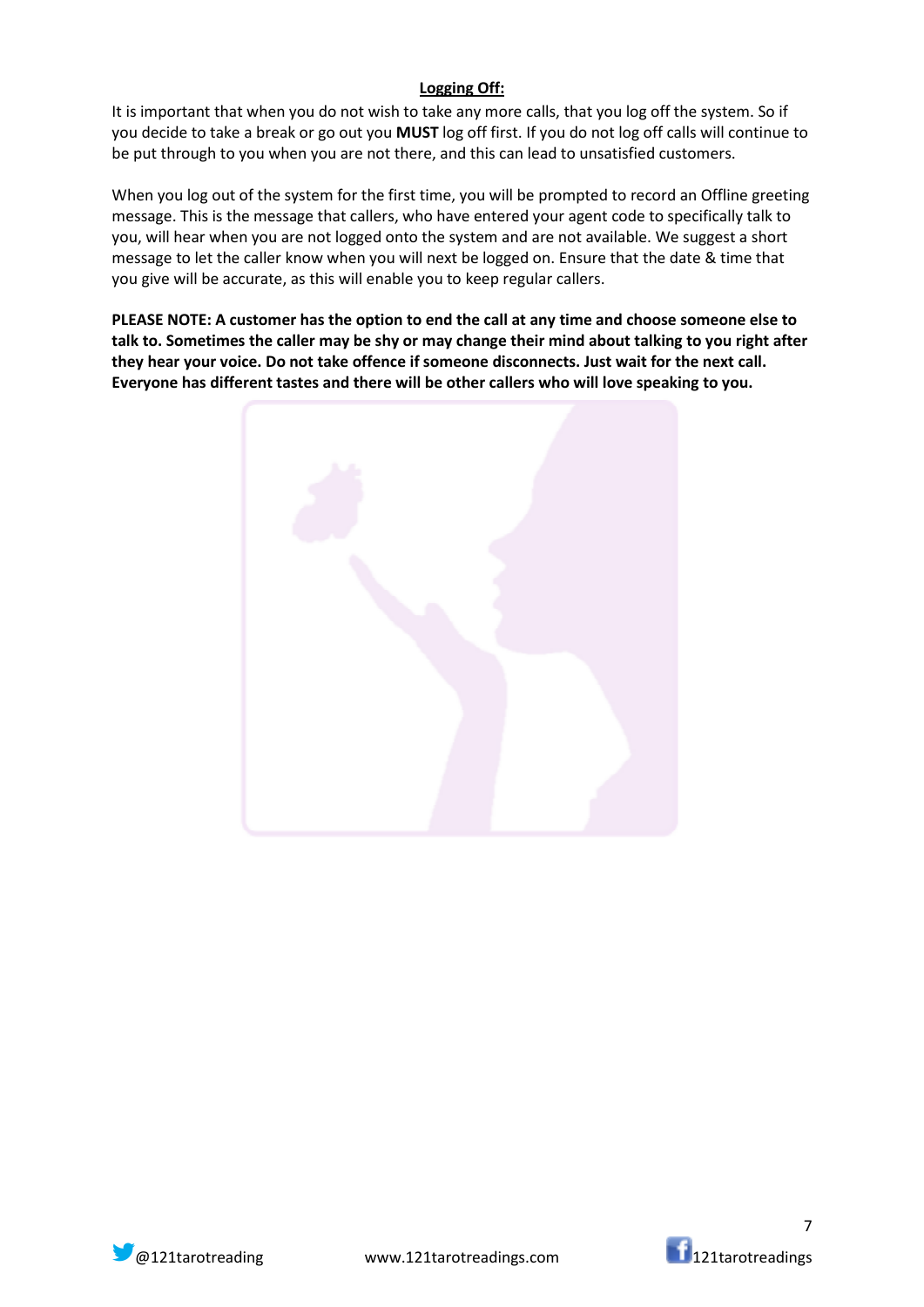### **Rules and Regulations**

#### **How Our Services are Regulated:**

The premium rate numbers we offer are regulated by PhonePayPlus, the independent committee responsible for regulating all premium rate phone services. It is a non-profit making organisation financed by the industry.

In line with PhonepayPlus regulations and legal requirements, all calls are recorded and may be monitored.

As a Telephone Operator you must adhere to the set standards which are contained in this manual.

The guidelines we set for you come directly from those set for us by PhonePayPlus. It is in your own interest as an operator to follow the guidelines outlined below, as failure to do so could result in the termination of your contract.

Remember that:

- PhonePayPlus has a ZERO tolerance attitude towards breaches of the guidelines it sets.
- By breaching these guidelines you may not only jeopardise your own position as a Tarot Card Reader, but it also affects the company as a whole.
- Guidelines are NOT OPTIONAL. So please strictly keep them in mind at all times.

You will find that once you have these guidelines in mind they will become second nature to you but keep the manual to hand just in case!

Please see overleaf the PhonepayPlus Code of Conduct





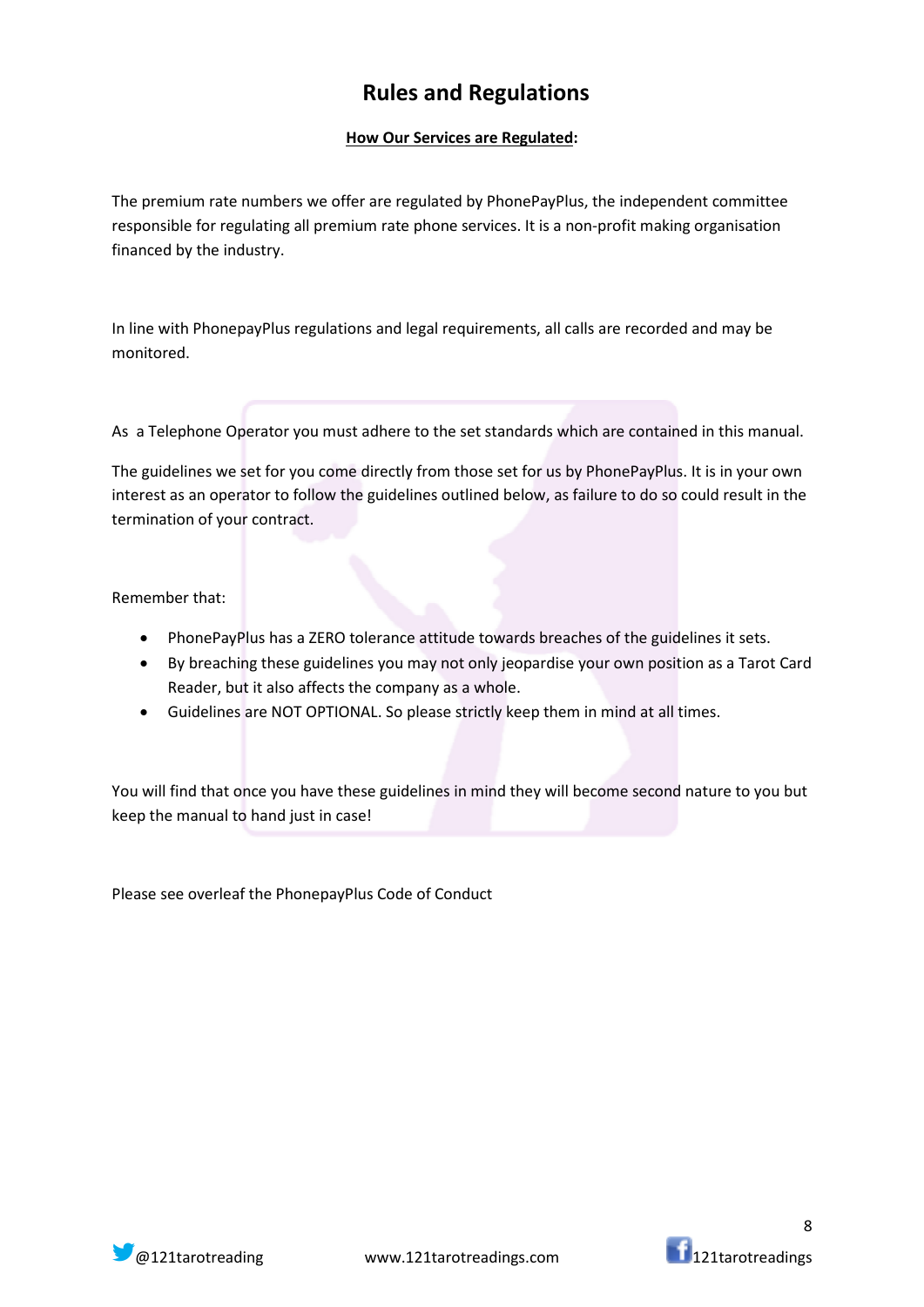## **PhonePayPlus Code of Conduct**

#### PHONEPAYPLUS CODE OF CONDUCT

All Tarot-Line operators must be over 18 years of age.

Operators must actively discourage callers from seeking or giving out surnames, places of work, addresses or telephone numbers, or arranging or attempting to arrange any meeting while connected to the service.

Operators must use all reasonable endeavours to prevent persons under the age of 18 years of age from taking part in any live conversations.

If an operator has any reasonable grounds to suspect that, the caller is under 18 years of age the following procedure must be adopted:

- Ask the caller their age and date of birth
- Ask the caller any such questions which the operator thinks appropriate
- If the caller hesitates in responding, the replies are inconsistent or the operator is still not satisfied, then the caller should be regarded as being under the age of 18 and the call should be terminated.

If a caller has been connected to the live service for a significant amount of time without speaking, he/she must be prompted to speak, and if he/she does not speak, he/she must be disconnected.

The operator must take reasonable steps to identify and cut off calls made without the permission of the person who pays the telephone bill.

- Any caller who appears to be using the Live Service excessively, either by making a large number of calls or one or more very long calls, should be warned by the operator of the potential cost of the call(s).
- A caller who having received such a warning, stays on line, should be asked whether they are responsible for paying the telephone bill or have permission to use the telephone line. If there is any reason for the operator to doubt the truth of the response, then they should terminate the call.

On rare occasions, callers may want to talk about illegal activities. Under no circumstances are you to engage in such conversations. These include drug abuse, bestiality, underage sex and rape. You should also end the conversation immediately if the caller becomes abusive. In such cases never enter into an argument. Simply inform the caller that such conversations are not allowed and that if he persists you will terminate the call.

If you are not comfortable with the call or the caller is abusive then inform the caller that you are terminating the call and immediately inform your Supervisor. If at any time you are not sure of anything and need guidance just contact your Supervisor. They are there especially to help you. All calls are recorded in line with the PhonePayPlus requirements and at all times Supervisors and Monitors can see how many operators are logged onto the system and how many are on calls. The Supervisors and Monitors will at times listen in to calls for training and security purposes.

If a caller has a major problem and is in need of help remember that you are not a trained professional counsellor so refrain from giving advice, but encourage them to seek professional advice as soon as possible.



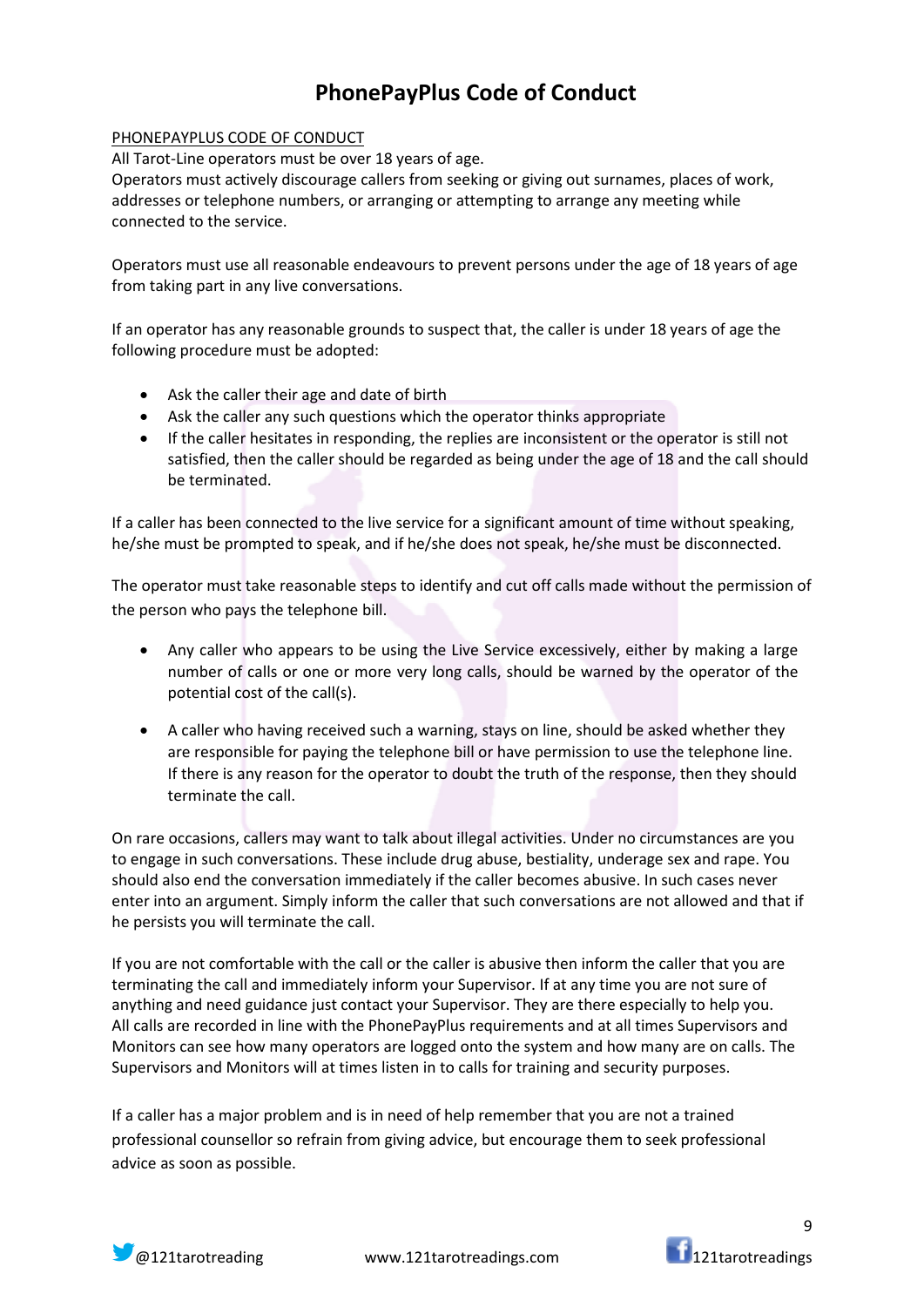## **The Training Zone**

Here at 121TarotReadings.com we want you to be the best you can. This training zone is equipped with advice on how you can be our number1 agent.

#### **Your Introduction Message:**

The introduction message is vital to the success of any operator. The difference between a good and bad introduction message is huge! Your voice and choice of words are the tools you have at your disposal to attract the incoming callers. This section will outline all the qualities you will need in creating the best possible introduction message.

Before you set out to record your introduction, ensure that you are in the best possible environment and frame of mind. Below are a few tips to help:

- Ensure you are comfortable
- Are in a quiet surrounding that has no external noise or background music
- Make sure you are nice and relaxed
- Prepared material will help ensure you are confident about the content
- Practice what you are going to do a few times before you actually record it for the first time

When recording your greeting there are also a few things to think about in order to make sure that your message appeals to as many callers as possible.

- Start talking straight away! Have impact! Remember to look at the tone you are using, the first few seconds of a greeting can be the most important for callers when selecting who they want to have a reading with, any silence may hinder your chances.
- Sound confident and clear, recording your intro when you're focused and alert help with this. No one wants to hear a distracted or muffled reader.
- List your Skills. Now no one likes to blow their own trumpet but callers like to know what your experience is like. Our research has found that a 15/20 seconds long intro seems to be the perfect length.

#### **Examples of Introduction messages:**

#### **Tarot and Clairvoyant:**

"Hello, my name is Lucy and I am an experienced tarot card reader and clairvoyant, I am available now to give you a reading ..."

#### **Tarot and Psychic:**

"Hi, my name is Charlie and I have over 20 years' experience as a psychic and tarot card reader. If you want an accurate and precise reading, advice on life, love and any general issue you might have, call now and see what awaits you!"

#### **Tarot and Medium:**

**"**Hello, my name is Megan and I am experienced medium and tarot card reader; I have been offering advice and guidance for a number of years and can assist you in any area. Call now and see what the future has in store for you."





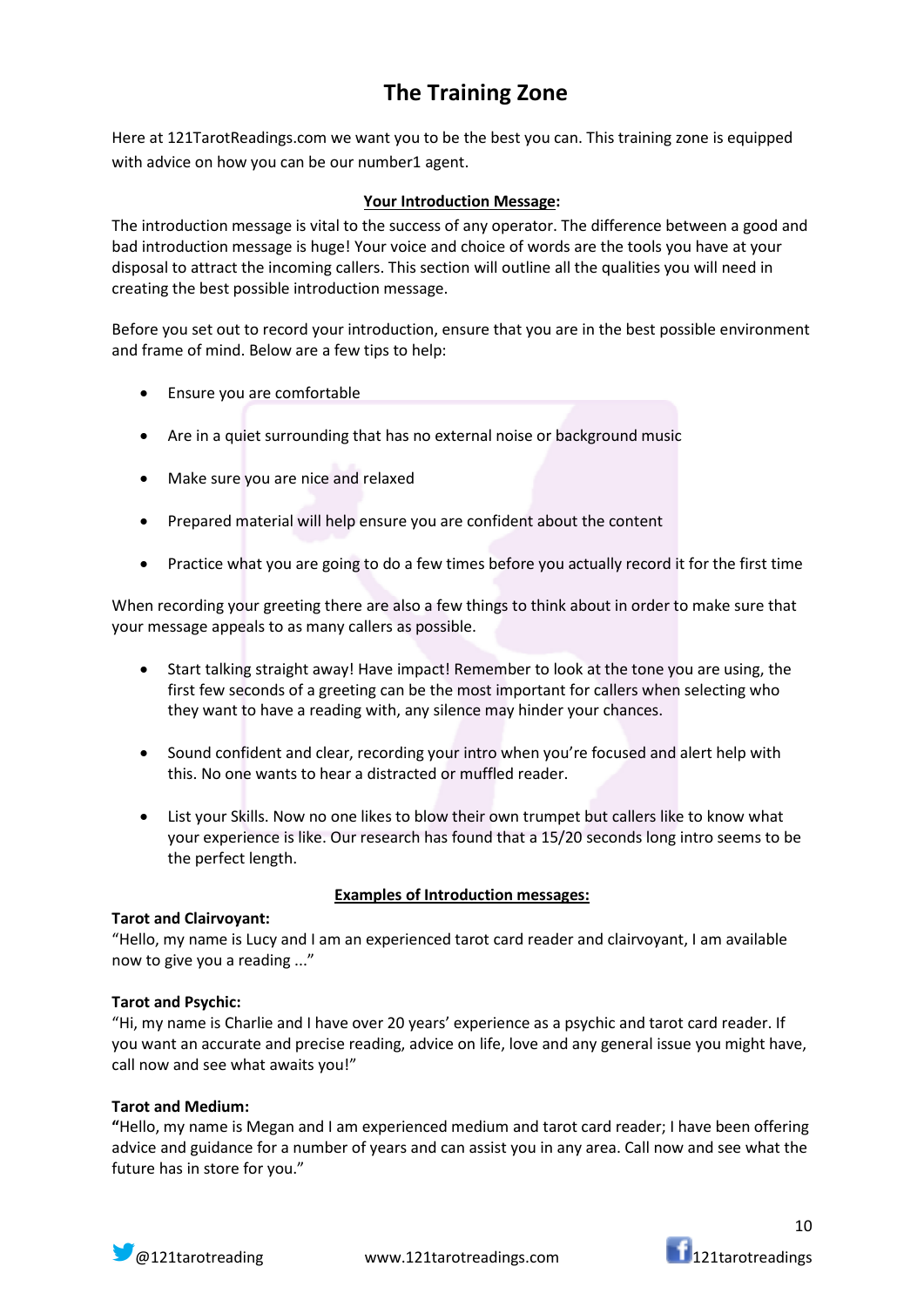#### **When should you Log In?**

121TarotReadings.com is in operation 24 hours a day, 7 days a week so there is plenty of opportunity to earn! Your availability plays a big part here, the more your logged on the more chance you have of building up regular callers.

It is essential that when you log onto the system you be in the right mood and mindset. Through our research, we have found that if you log on when you are relaxed, focused and rested you are far more likely to have longer hold times and generate more regulars from your calls.

We know that the idea of structuring your day may seem like an effort not worth taking, particularly when the flexibility of this job may be the main appeal, but trust us it does help. By blocking out parts of your day you allow yourself to mentally prepare for when you are due to take calls. It can also give you a guide as to when you can fit work around your daily life.

#### **How to get repeat callers:**

At the end of each call, tell the caller how much you have enjoyed talking to them and inform them of you agent code should they wish to speak to you again. Tell the caller the next time you will be online, this helps you build a rapport with the caller.

#### **How to have a successful call:**

Our callers do not call purely for a good quality reading, but they want spiritual guidance and answers to their questions and problems. To ensure great customer experience and hopefully repeat business use the following tips;

- Always ask the customers' Name and Date of Birth; from this, you can work out their star sign. You can create a personable experience by using their name throughout the call.
- Ask the customer what they would like you to look into e.g.: general, love/relationships, health, career etc.;
- Try not to sound detached or bored. Remember that the customer cannot see you, they are going by the tone of your voice and the words you use so be conscious of these.
- Tell the customer what cards you use and the relevance to their query. E.g. The Celtic Crossis an in depth reading as it uses the Minor Arcana as well as the Major Arcana: Describe the cards to the customers, it adds to the mystique.
- Tell the customer what cards you have turned, interpreting the cards one by one, not only makes your call longer, but gives the customer a more detailed explanation to their problems when you connect them.
- Ask the customer probing questions to engage them in the reading i.e. are you happy in your Relationship? Be careful of how you say this, you're meant to be giving them the reading not the other way around.
- If something is unclear during the reading and the customer can`t relate to what you have seen in the cards, suggest another spread with that particular question in mind to get the answers needed; this will show the customer that you are thorough and professional.
- Be gentle when breaking bad news. Some customers can be easily offended or upset; they might get paranoid and react badly.

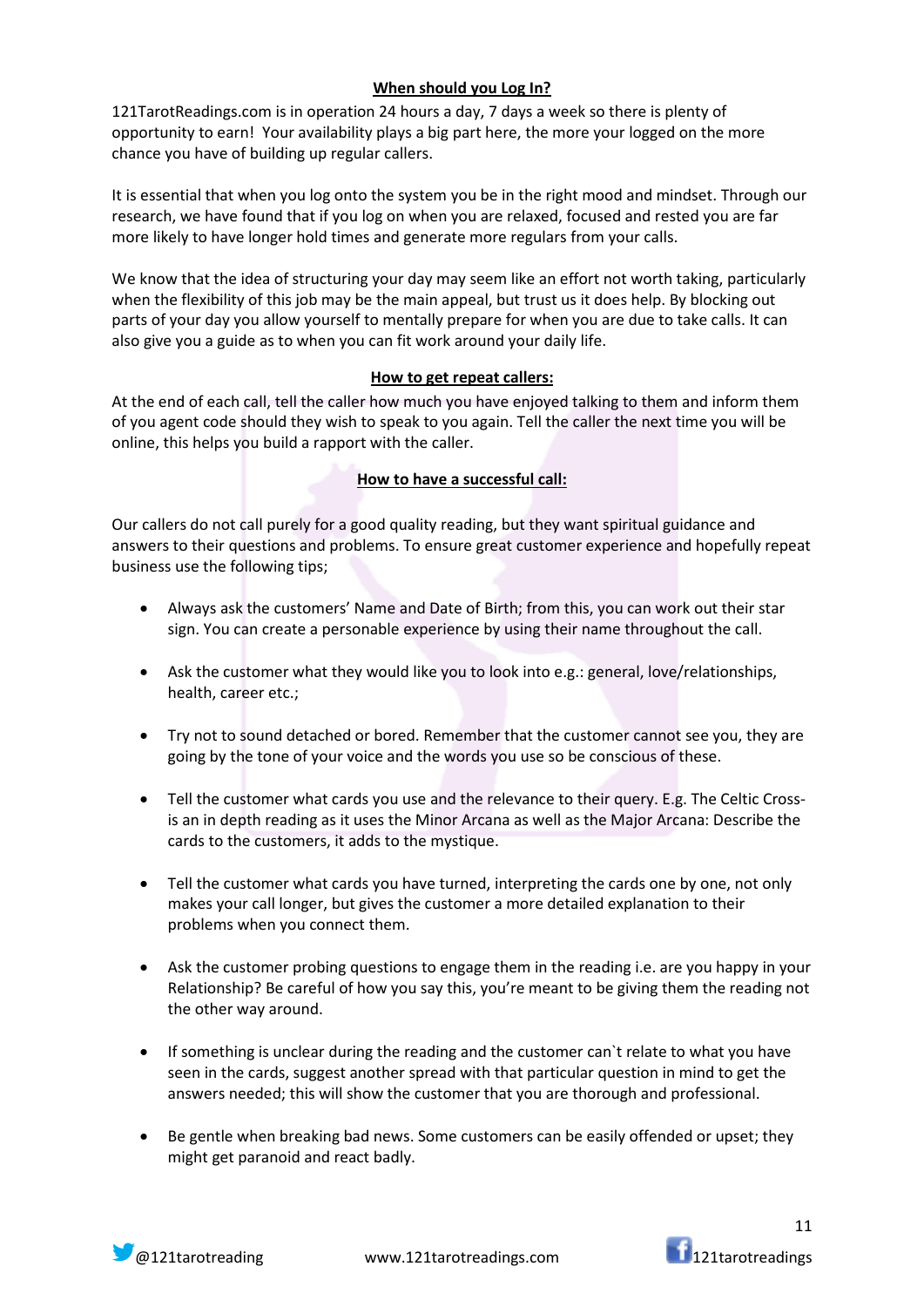Make notes on each of your regular callers i.e.

| Name:<br>Star Sign:          |           | DOB:<br>Married/Single/Engaged/Divorced |
|------------------------------|-----------|-----------------------------------------|
| Partners Name:<br>Star Sign: |           | DOB:                                    |
| Children: YES / NO           | How Many: | Ages: ///                               |

Notes on past readings:

This information could be recorded on a card / in a notebook of which you keep for you regular callers. This will enable you to quickly retrieve information on a caller and refresh your memory. The caller will feel that you are genuinely interested in them and not having to repeat everything repeatedly.

Remember good customer experience = Repeat Callers = Longer Calls = £££££££

#### **How to handle difficult callers:**

From time to time, you may encounter a call that may be abusive or wishes to talk about illegal content, this is not a normal occurrence but you need to be aware of how to deal with a call like this if one presents itself to you.

First **do not argue back!** Try your best to cool the situation down and do your best to diffuse the moment. Empathy is a good trick here so tell the caller you are sorry and suggest if they were unhappy maybe, they would prefer to choose another agent.

If this doesn't work and the caller is still abusive you may kindly inform them that you are ending the call and then you may hang up.

Once you have hung up please make a note of the date and time of the call and inform the office immediately on 0203 362 3012.

It is important that you do not take this personally. The caller is not having a go at you, although it may appear that way sometimes.

If you should receive a call that appears to be silent, give the caller a reasonable amount of time to say something. If that is unsuccessful, ask the caller two questions and if, after those two questions, you receive no answer you must end the call immediately.



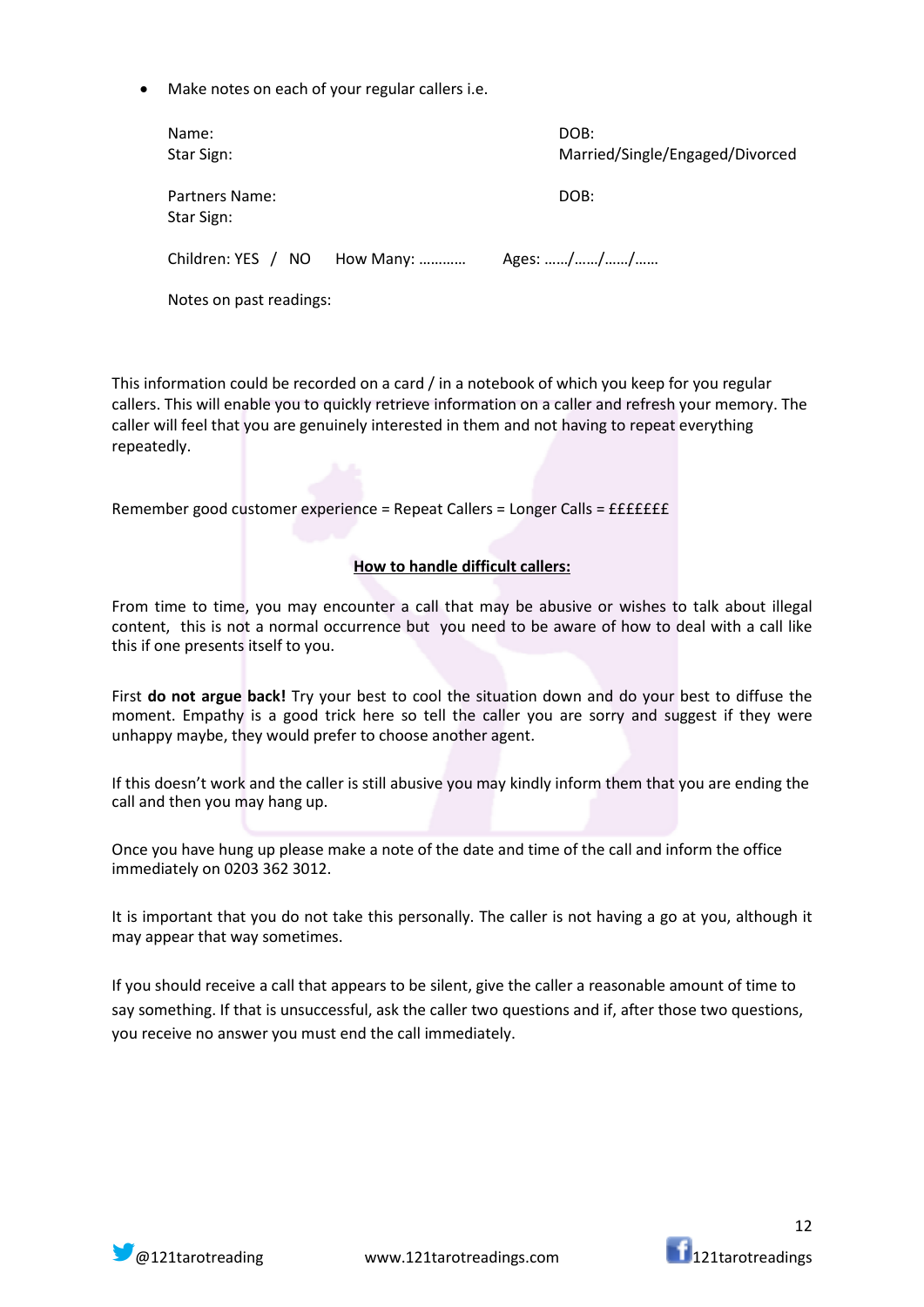## **Our Website**

Here at 121TarotReadings.com we have various methods to advertise our services including Social Media, Press and our very own website. Upon signing up with us, you will have the chance to create your very own web profile. Having your own profile on 121TarotReadings.com is a great way of advertising yourself and showing callers what your skills are and when you are available. Please contact the office for more information about setting up your web profile.



This is the Home Page of 121TarotReadings.com. When you are online your will appear as available on the carousel .This is where the majority of potential callers choose who they want to speak to as this is the most visible place for them to see if you are online. If you have opted to enter other groups, (Clairvoyant, Mediums and Psychics) you will appear in this carousel on the specified pages.

This is where we display any promotions we have going on. please make sure you regularly check the website and the voicemail system to ensure you are up to date with the latest offers.



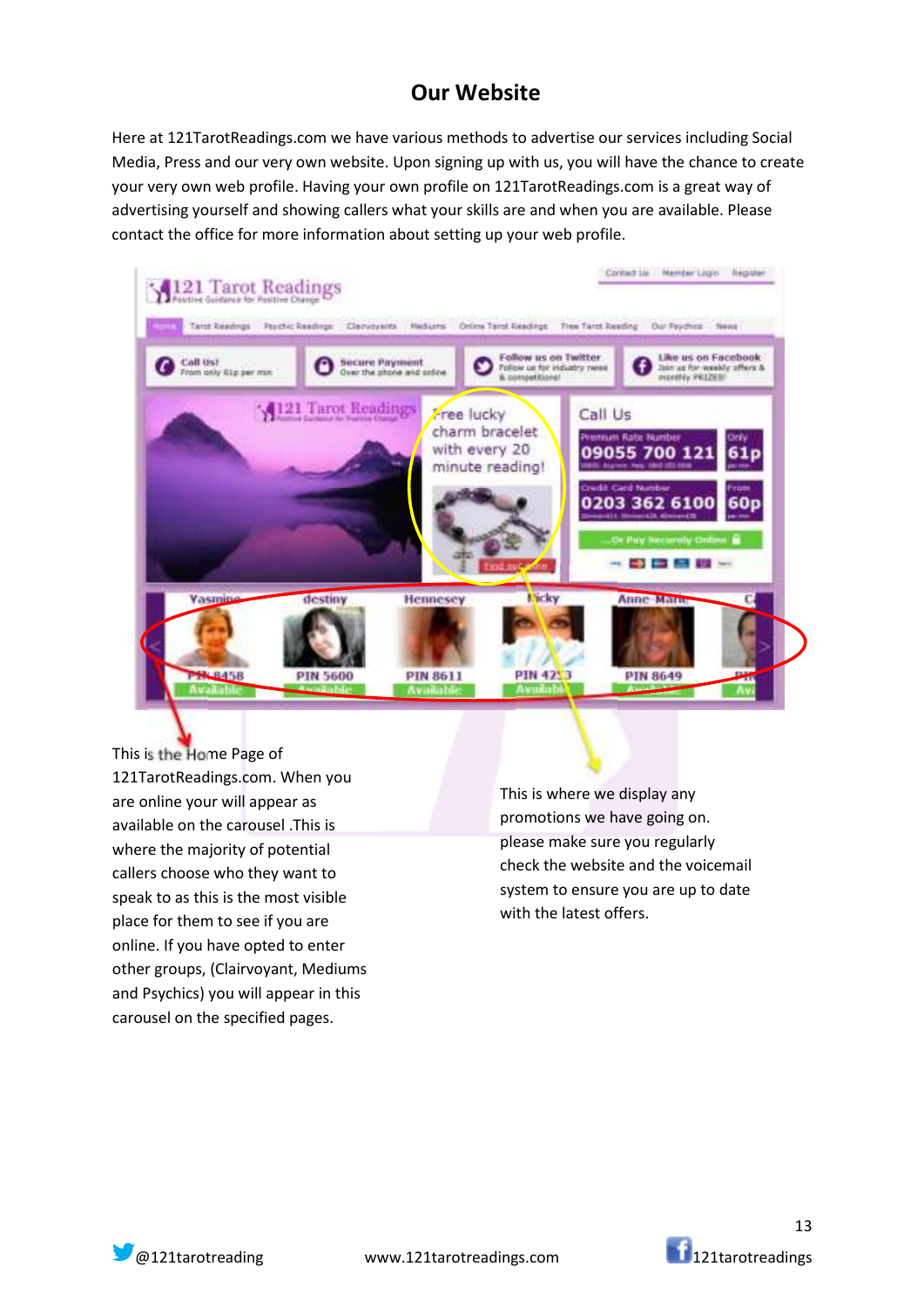



Any article written for 121tarotreadings.com by an agent, will be added to their profile and be searchable through Google. We also link to the articles through our Facebook and Twitter pages.

Callers may choose to read your articles and you could potentially generate more calls through them.



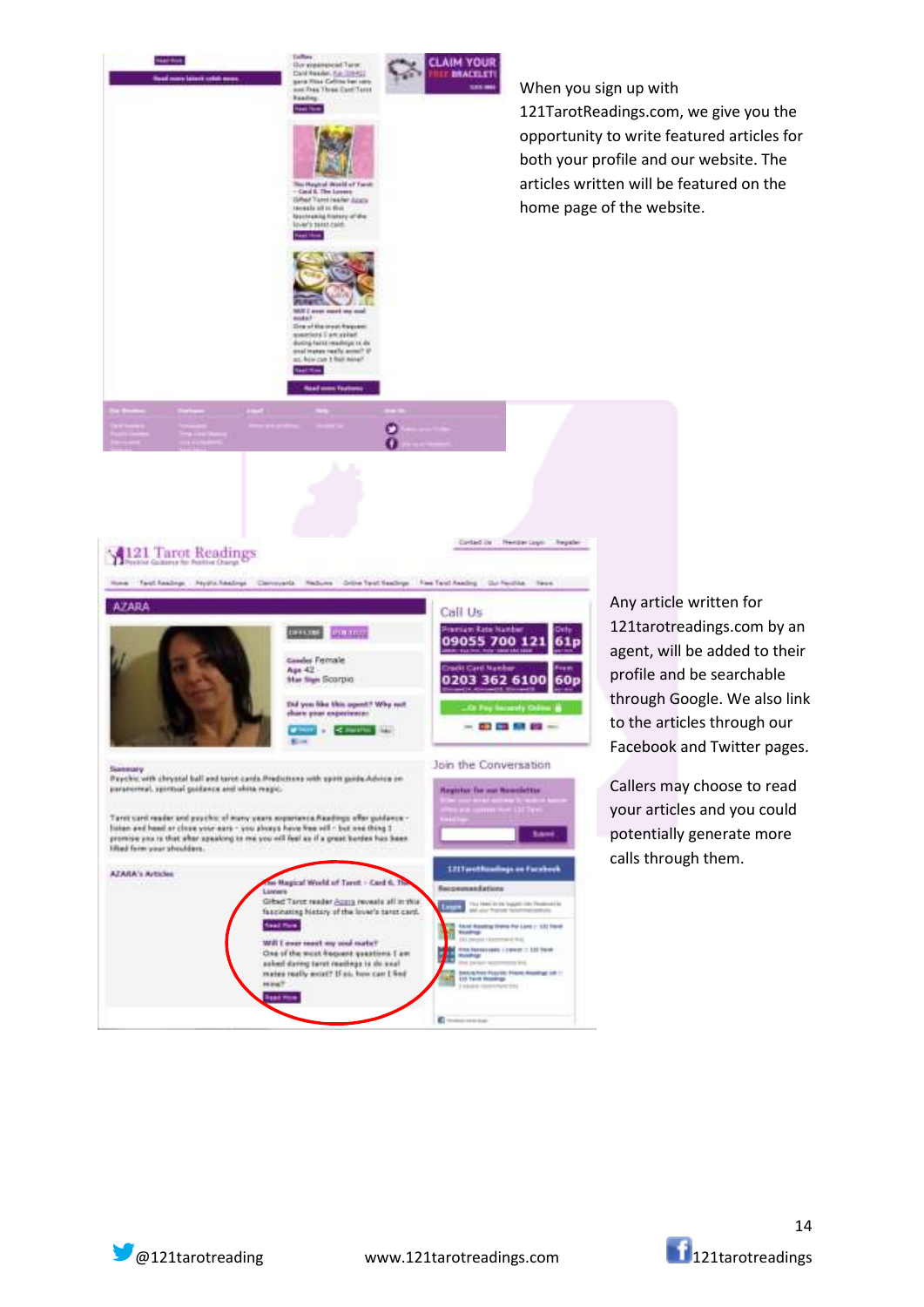## **Hints, Tips and Advice.**

- Don't be discouraged if a caller hangs up on you and remember there's always someone else wanting to speak to you.
- Put yourself at ease and relax before taking calls; this always works.
- If working long periods of time e.g. 8pm to 1am try taking short breaks in-between.
- Remember there are always callers online so you won't miss out. Also ensure you log off every time you take a break.
- Try to stay enthusiastic when taking calls; this will show and create a much better atmosphere and longer calls for the caller and yourself.
- Try to challenge yourself to get an extra minute or two from each call e.g. if a call is 10min try to aim for 15min (Remember if you increase your minutes you'll be earning more).
- Avoid taking calls in a noisy environment. It always works best if you're in a quiet area of the house with no distractions. Not only does it help your concentration but it also ensures you do not put the caller off.
- Even though you're self-employed it's worth setting aside hours you can work regularly this way you create a routine and are more likely to build up your regulars as they know when you're going to be online.
- Always stay professional; being abrupt or rude is never good and will not be accepted. If a call lasts more than 15 min, which is the average, remember you're doing something right.



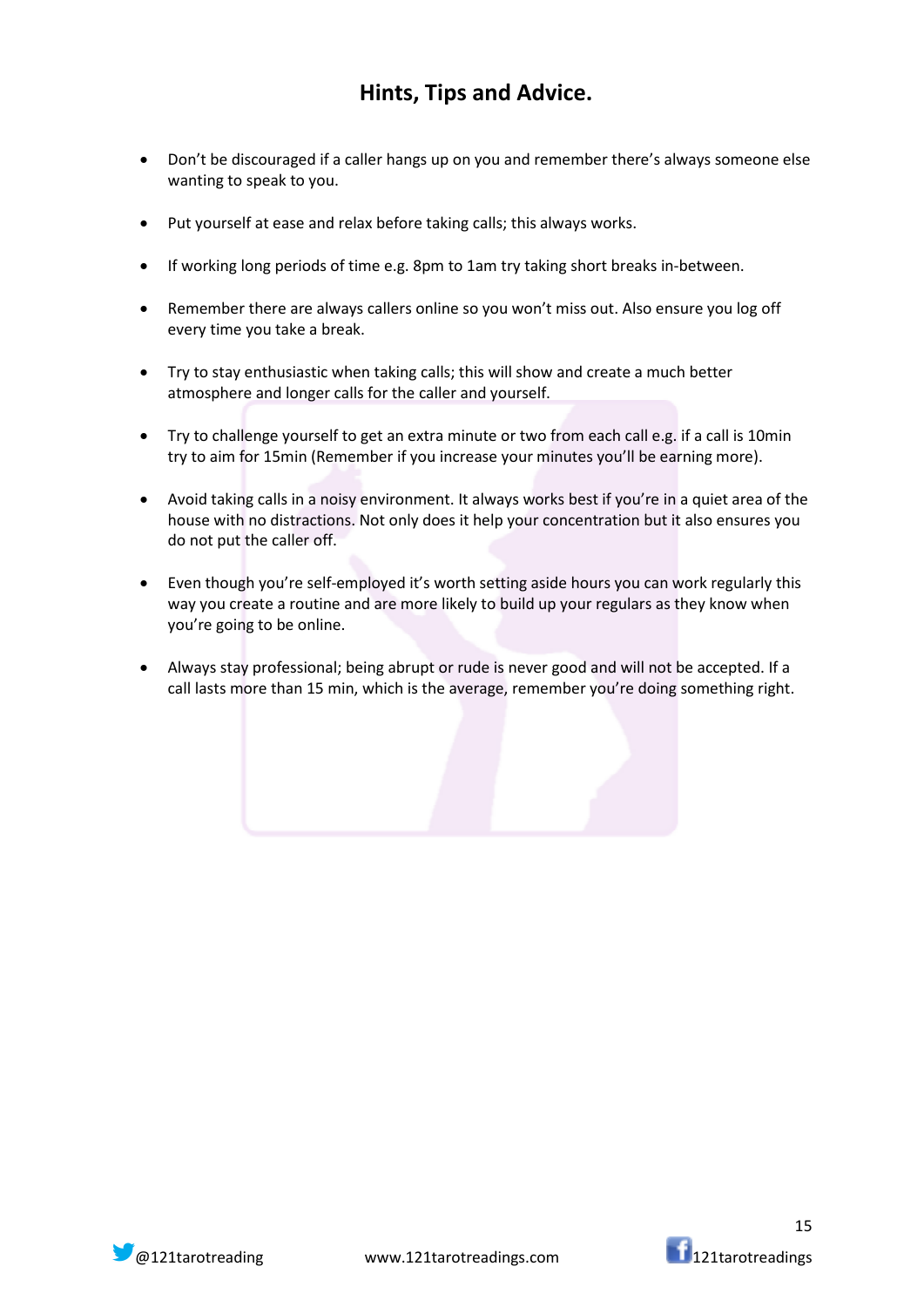## **FAQ's**

#### **What are the busiest times to log on?**

121TarotReadings.com is a 24hr service. Callers call at different times of the day or night on different days. No two days are ever the same, however, callers will get used to the times you are logged on and wait for you, and you will eventually start to create your own busy times with calls from your regular callers.

#### **I'm moving, do you need my new address?**

If you are moving, whether it is temporary or permanent, please update your details with the office. This is so we can keep you updated with any changes made to the service.

#### **I've changed my bank details, how do I change them with you?**

There various ways you can change your bank details with us.

- You can email your details along with your agent code and security code to info@tarotjobs.com
- You can call the office on 0844 993 9312 and change them over the phone with a member of staff
- You can simply log on to https://portal.tarot-jobs.com and change your bank details using the 'update agent detail' tab found in the top right hand corner.

#### **My landline number has changed, should I tell you?**

If your landline number has changed, you should inform the office immediately, if your number changes and you are still logging on, you will not be able to receive any calls. The number we have on file is the number you will receive calls on.

#### **I need to keep track of how much I have earned, how can I do this?**

We know that writing down your minutes and working out the pay can be tricky, so we have a special computer here that does all that hard work for you.

To view your earning statistics please visit https://portal.tarot-jobs.com, log in using your agent and security code and click 'view agent statistics' which you will find in the top right corner.

#### **I want to change something on my profile, help?**

If you would like something changing on your profile, please contact us on info@tarot-jobs.com with what you want changing and we will do the rest.

**If you haven't found the question or answer you was looking for in this manual, please contact us.**